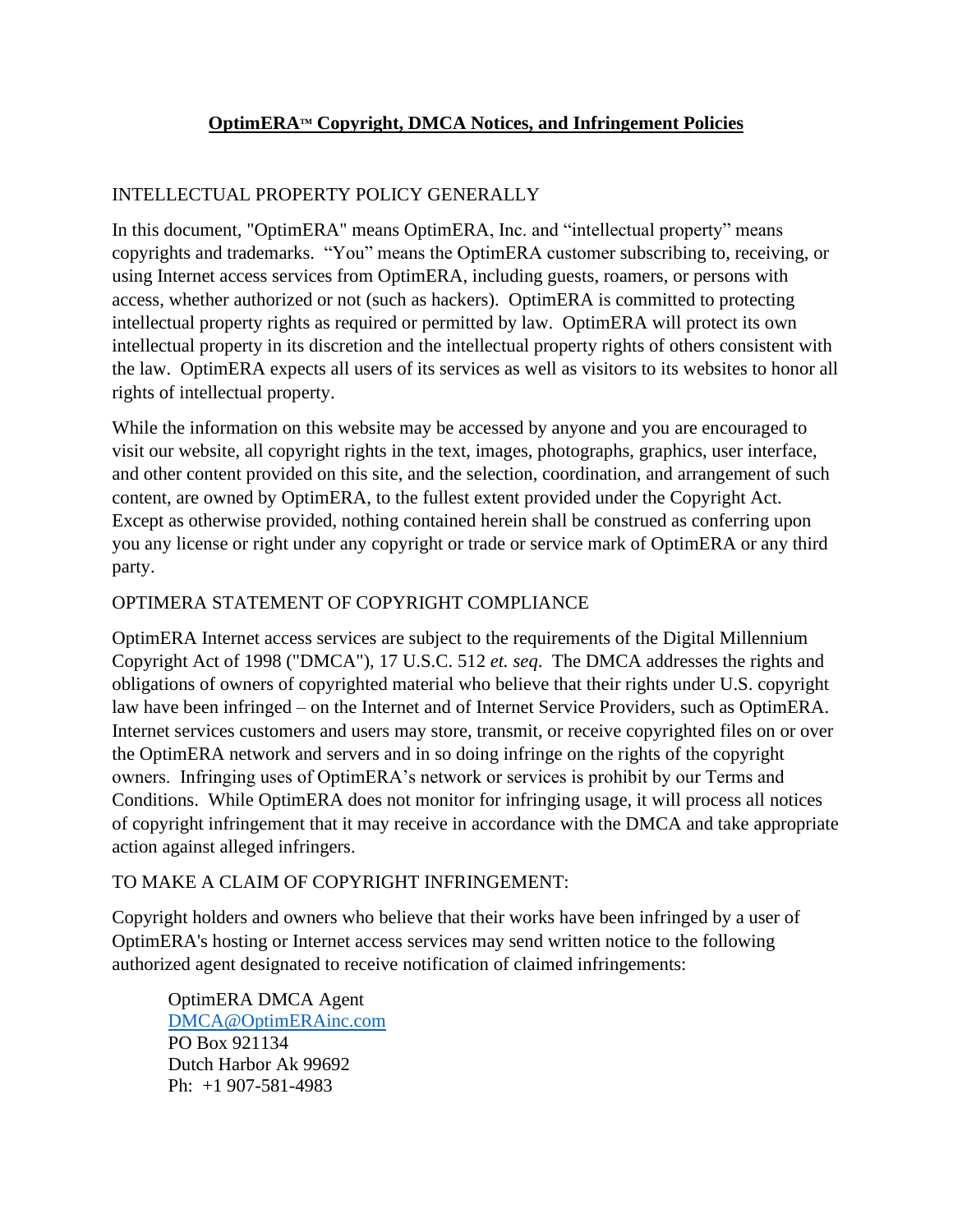When providing notice of claimed copyright infringement, please provide the following information and any other information required by the DMCA in effect at the time of your notice:

- (i) A physical or electronic signature of a person authorized to act on behalf of the owner of an exclusive right that is allegedly infringed;
- (ii) Identification of the copyrighted work or works claimed to have been infringed, or a representative list of such works;
- (iii) Identification of the material that is claimed to be infringing or to be the subject of infringing activity and information reasonably sufficient to permit OptimERA to locate the material or the alleged infringing party;
- (iv) Information reasonably sufficient to permit OptimERA to contact the complaining party, including telephone number and email address;
- (v) A statement that the complaining party has a good faith belief that use of the material in the manner complained of is not authorized by the copyright owner, its agent, or the law; and
- (vi) A statement that the notification is accurate and, under penalty of perjury, that the complaining party is authorized to act on behalf of the copyright owner.

Upon receipt of a notice complying with the DMCA, OptimERA will take appropriate actions as required or permitted by the DMCA or OptimERA's Terms and Conditions of service, including but not limited to:

- (i) Expeditious action to remove, or disable access to, the material that is claimed to be infringing or to be the subject of infringing activity;
- (ii) Inform the alleged infringer, in writing (including text messaging, emails, and letters), of the claim against him or her;
- (iii) Terminate, suspend or restrict the alleged infringer's Internet access, regardless of any defenses that may be asserted; and
- (iv) In the case of repeated infringement notices, terminate the alleged infringer's Internet access. Absent exceptional circumstances, Internet access will be terminated if OptimERA receives more than two infringement notices regarding your service account in a six-month period or more than four notices of any time period. Multiple notices on the same account in the same day may be counted as one notice, if they are related.

# TO RESPOND TO A CLAIM OF COPYRIGHT INFRINGEMENT

If you believe that you have been wrongly accused of copyright infringement, you may submit a written response to OptimERA's authorized agent providing all information that you believe supports your defense. Note that there may be instances when you are not aware that your service is being used for infringement, such as guests, hackers, viruses, or malware that may have been installed on your device, and you are still responsible for such infringing uses. Be sure to keep your device secure to prevent all unintended or unauthorized usage. OptimERA cannot and will not judge the rights of the parties, but may in its discretion notify the claimant of